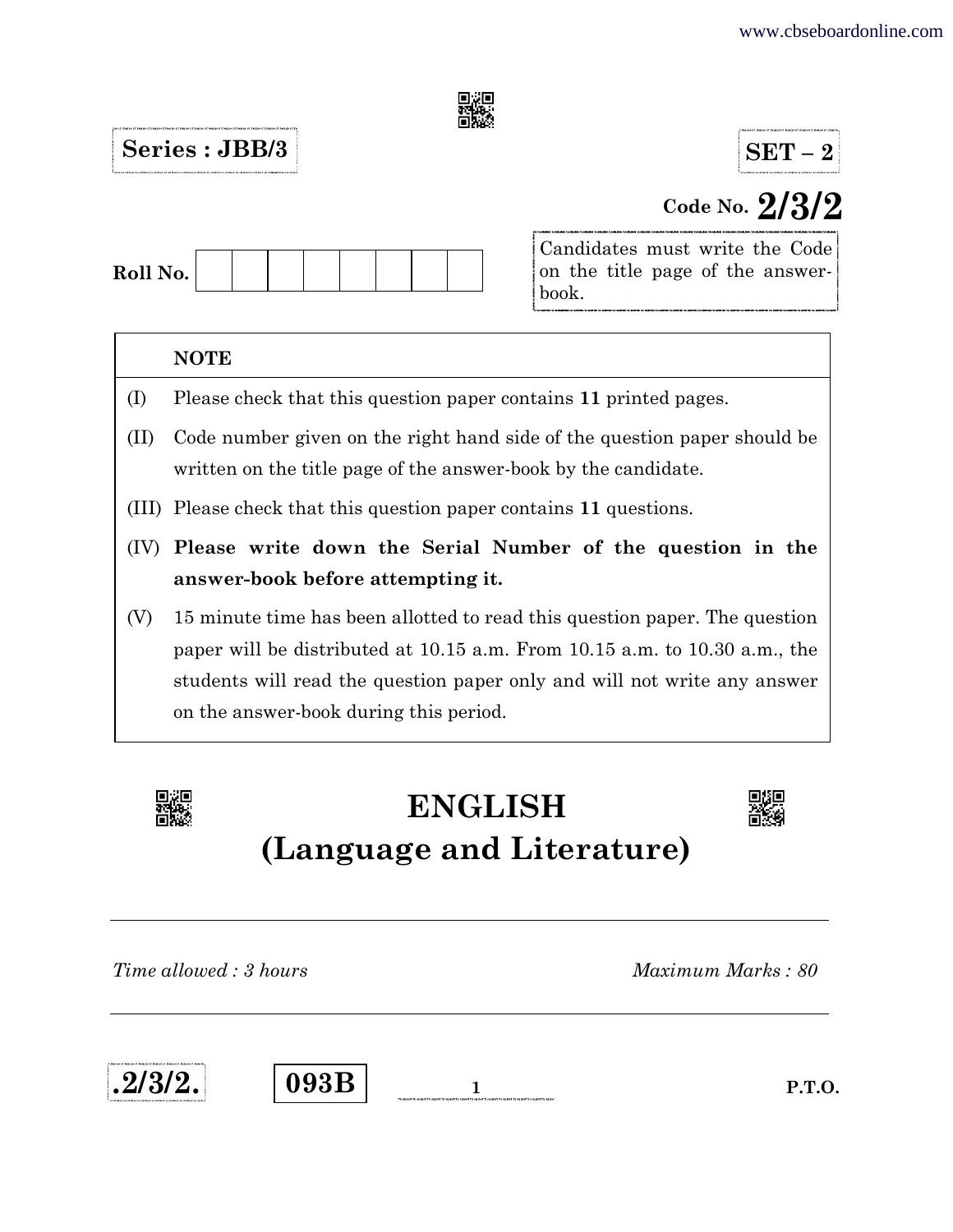

#### General Instructions :

#### Read the following instructions very carefully and strictly follow them :

- (i) Question paper comprises three sections  $-A$ , **B** and **C**.
- (ii) Section A Reading : 20 marks Section B – Writing & Grammar : 30 marks Section C – Literature : 30 marks
- (iii) There are 11 questions in the question paper. All questions are compulsory.
- (iv) Answer should be brief and to the point.
- (v) There is no overall choice in the question paper. However, an internal choice has been provided in Section  $\bf{B}$  and Section  $\bf{C}$ . Make your choice correctly.
- (vi) In addition to this, separate instructions are given with each section and question, wherever necessary.
- (vii) Do not exceed the prescribed word limit while answering the questions.

### Section – A  $20$ (Reading)

1. Read the following passage carefully.

 (1) Caged behind thick glass, the most famous dancer in the world can easily be missed in the National Museum, Delhi. The Dancing Girl of Mohenjo-Daro is that rare artefact that even school children are familiar with. Our school textbooks also communicate the wealth of our 5000 year heritage of art. You have to be alert to her existence there, amid terracotta animals to rediscover this bronze image.

.  $2/3/2$ .  $2$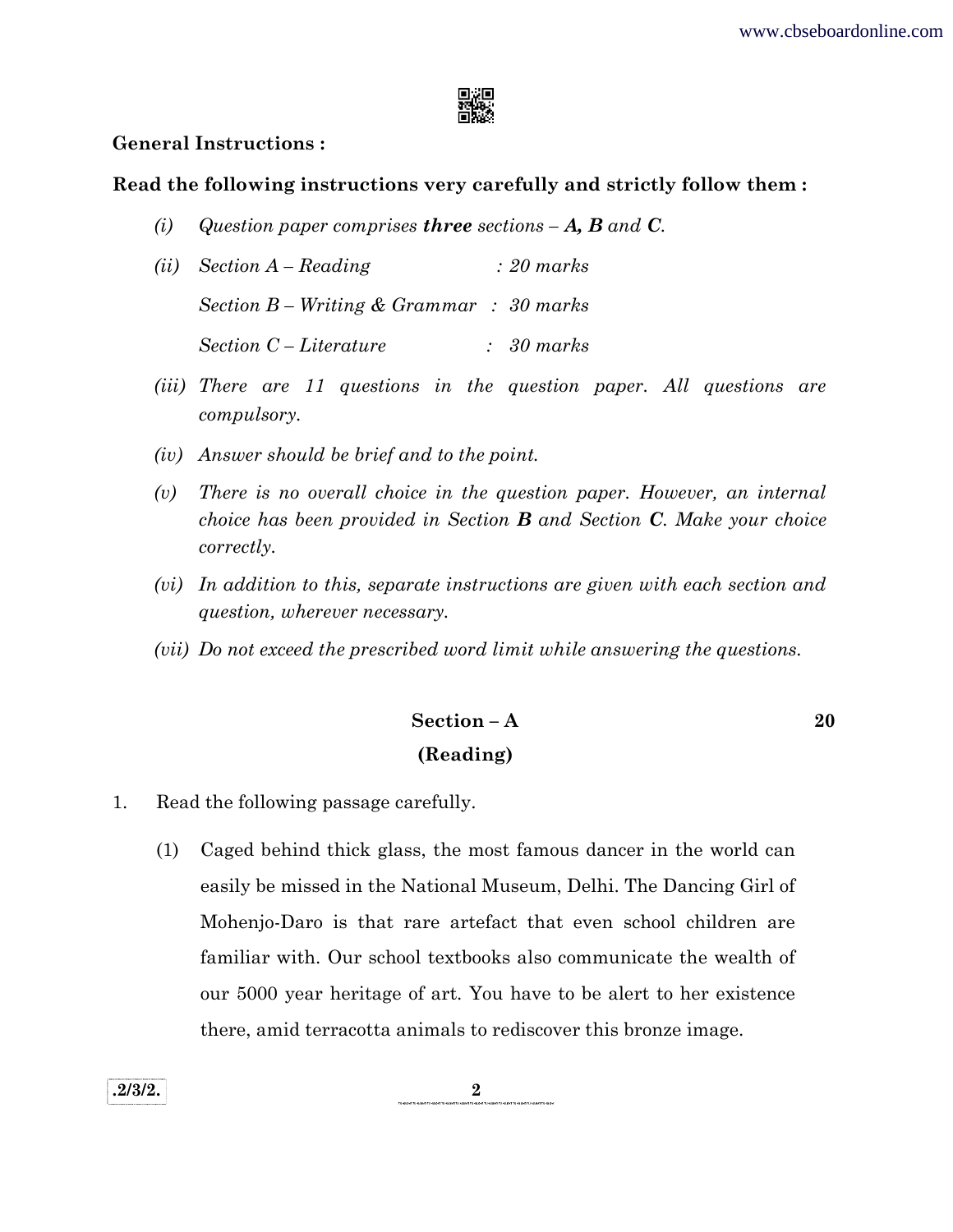

- (2) Most of us have seen her only in photographs or sketches therefore the impact of actually holding her is magnified a million times over. One discovers that the dancing girl has no feet. She is small, a little over 10 cm tall – the length of a human palm – but she surprises us with the power of great  $art - the ability to communicate across$ centuries.
- (3) A series of bangles of shell or ivory or thin metal clothe her left upper arm all the way down to her fingers. A necklace with three pendants bunched together and a few bangles above the elbow and wrist on the right hand display an almost modern art.
- (4) She speaks of the undaunted ever hopeful human spirit. She reminds us that it is important to visit museums in our country to experience the impact that a work of art leaves on our senses, to find among all the riches one particular vision of beauty that speaks to us alone.
- 1.1 On the basis of your reading of the above passage answer the following questions.  $1 \times 8 = 8$

- (a) The dancing girl belongs to
	- (i) Mohenjo-Daro (ii) Greek culture
	- (iii) Homosapiens (iv) Tibet
- (b) In the museum she's kept among
	- (i) dancing figures (ii) bronze statues
	- (iii) terracotta animals (iv) books

.2/3/2. P.T.O.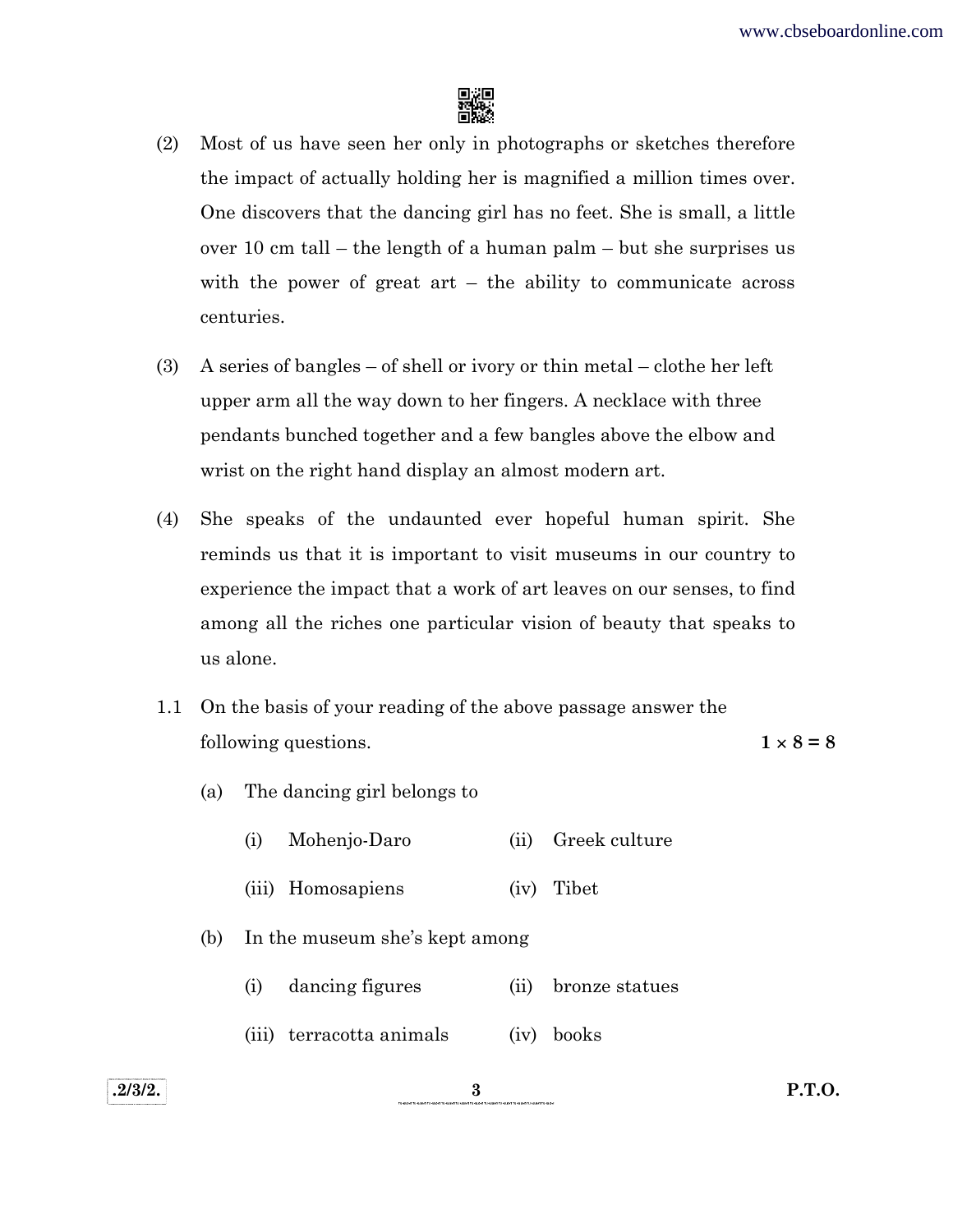

- (c) Which information is not given in the passage ?
	- (i) The girl is caged behind glass.
	- (ii) She is a rare artefact.
	- (iii) School books communicate the wealth of our heritage.
	- (iv) She cannot be rediscovered as she's bronze.
- (d) 'Great Art' has power because :
	- (i) it appeals to us despite a passage of time.
	- (ii) it is small and can be understood.
	- (iii) it's seen in pictures and sketches.
	- (iv) it's magnified a million times.
- (e) The jewellery she wears :
	- (i) consists of bangles of shell, ivory or thin metal.
	- (ii) is a necklace with two pendants.
	- (iii) both (i) and (ii) are correct.
	- (iv) neither (i) nor (ii) is correct.
- (f) She reminds us
	- (i) of the never say-die attitude of humans.
	- (ii) why museums in our country are exciting.
	- (iii) why she will make us come into money.
	- (iv) of dancing figures.
- (g) The synonym of the word "among" in para  $1$  is  $\_\_\_\_\_\_\_\$ .
- (h) The size of the dancing girl is equal to the length of human palm. (True/False)

 $\overline{2/3/2.}$   $\overline{4}$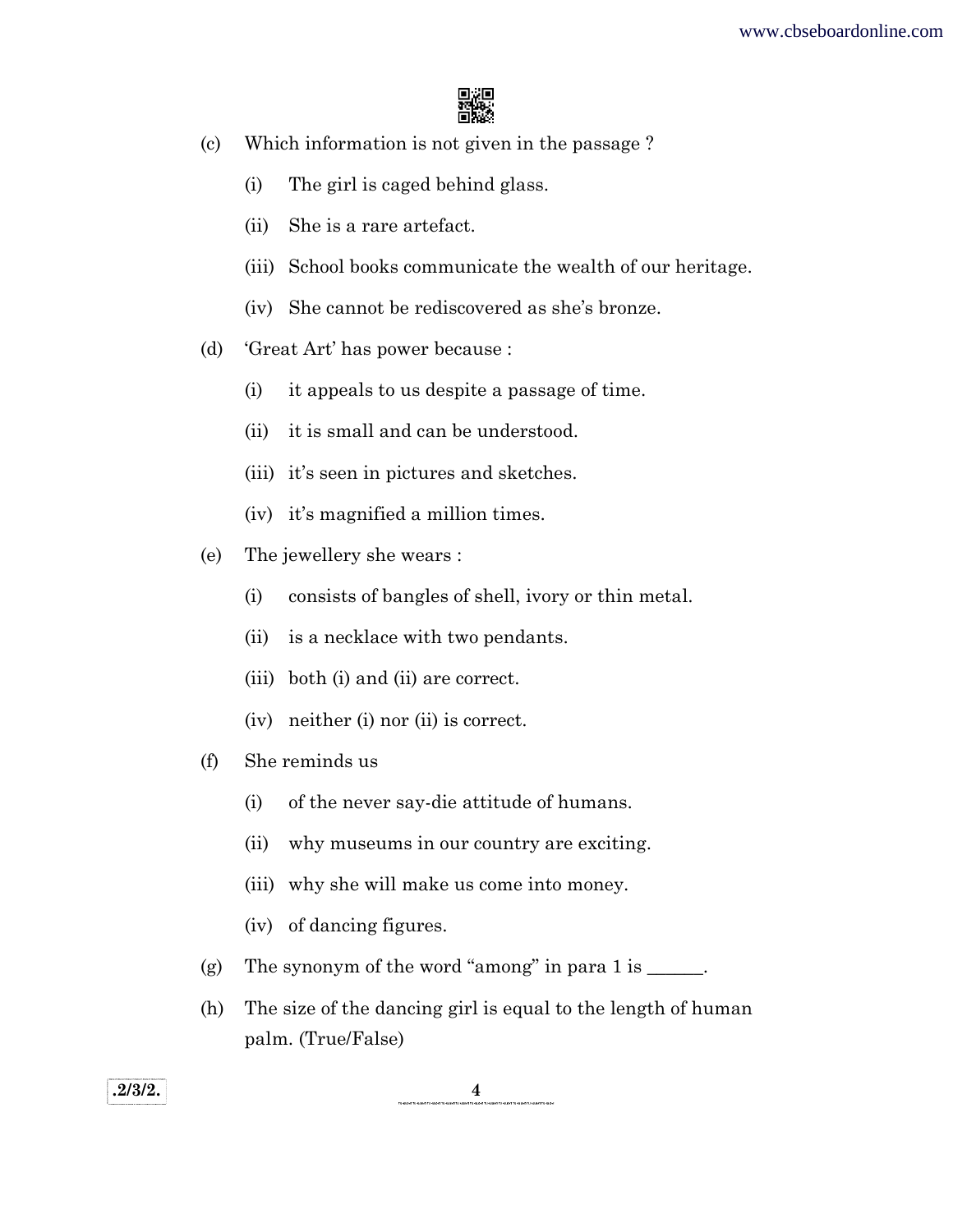

- 2. Read the following passage carefully. 12
	- (1) As the family finally sets off from home after many arguments there is a moment of lull as the car takes off. "Alright, so where are we going for dinner now ?" asks the one at the driving wheel. What follows is a chaos as multiple voices make as many suggestions.
	- (2) By the time order is restored and a decision is arrived at, tempers have risen, feelings injured and there is at least one person grumbling.
	- (3) Twenty years ago, you would step out of home, decision of meal and venue already made with no arguments or opposition and everybody looked forward to the meal with equal enthusiasm. The decision was made by the head of the family and the others fell in line. Today every member of the family has a say in every decision which also promotes a sense of togetherness and bonding.
	- (4) We empower our kids to take their own decisions from a very early age. We ask them the cuisine they prefer, the movie they want to see, the holiday they wish to go on and the subjects they wish to study.
	- (5) It's a closely connected world out there where children consult and guide each other. A parent's well meaning advice can sound like nothing more than unnecessary preaching. How then do we reach our children through all the conflicting views and make the voice of reason be heard ? Children today question choices and prefer to go with the flow.
	- (6) What then is the best path to take ? I would say the most important thing one can do is to listen. Listen to your children and their silences. Ensure that you keep some time aside for them, insist that they share their stories with you. Step into their world. It is not as complicated as it sounds; just a daily half an hour of the quality time would do the trick.

 $.2/3/2.$  P.T.O.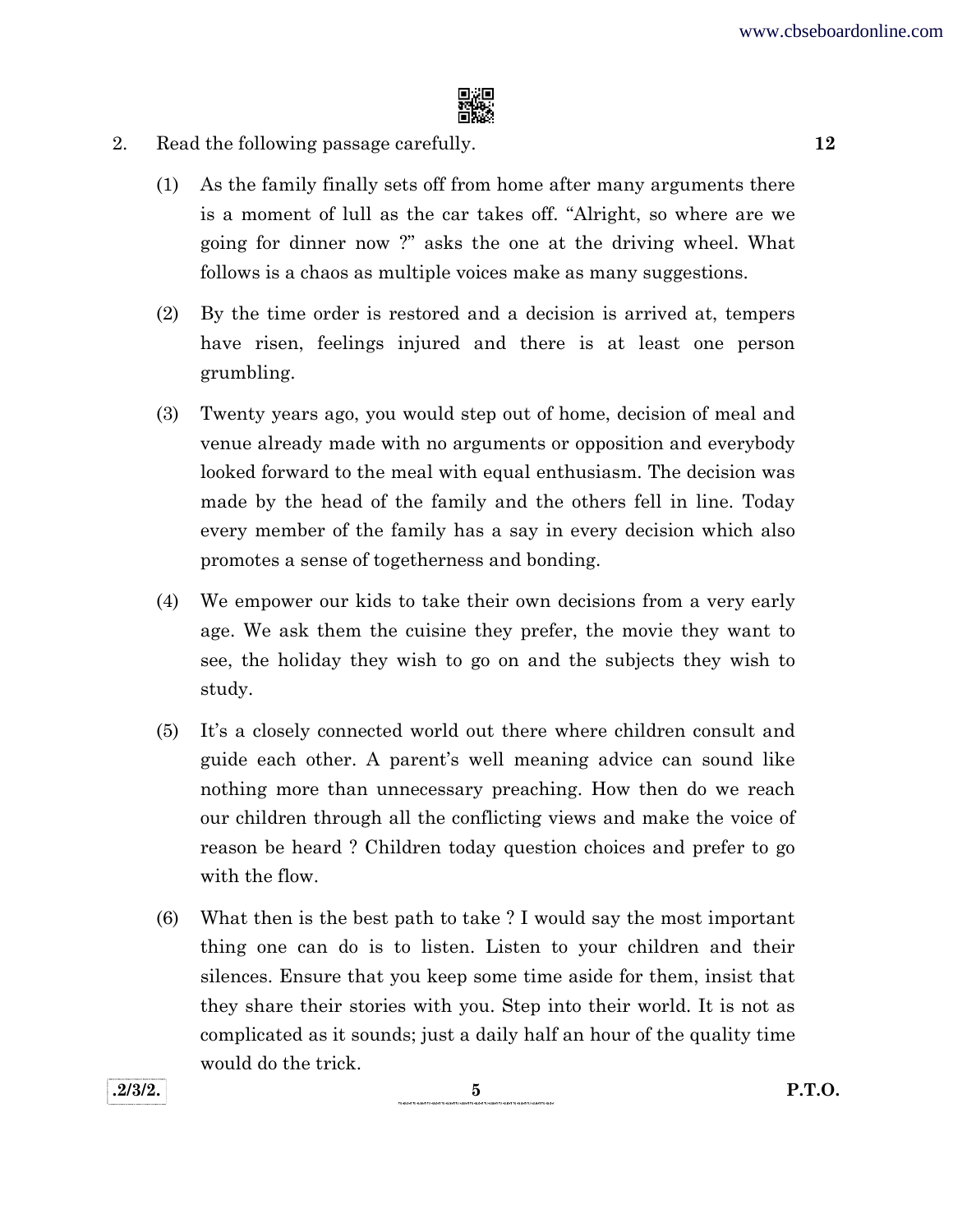

- 2.1 On the basis of your reading of the above passage, answer the following questions in 30-40 words each.  $2 \times 4 = 8$ 
	- (a) Write one advantage and one disadvantage of allowing every family member to be part of the decision making process.
	- (b) In today's world, what are parents asking their kids ?
	- (c) Which two pieces of advice does the writer give to the parents ?
	- (d) The passage supports the parents. How far do you agree with the author's views ? Support your view with a reason.
- 2.2 On the basis of your reading of the above passage, answer the following :  $1 \times 4 = 4$ 
	- (a) The synonym of 'hurt' as given in paragraph  $2$  is  $\qquad$ .
	- (b) The word which means the same as 'a style or method of cooking' in paragraph 4 is :
		- (i) Cuisine (ii) Gourmet
		- (iii) Gastric (iv) Science

(c) The antonym of 'agreeable' as given in paragraph  $5$  is  $\qquad \qquad$ .

- (d) The antonym of 'simple' as given in paragraph 6 is
	- (i) difficult (ii) complicated
	- (iii) easy (iv) tricky

 $.2/3/2.$  6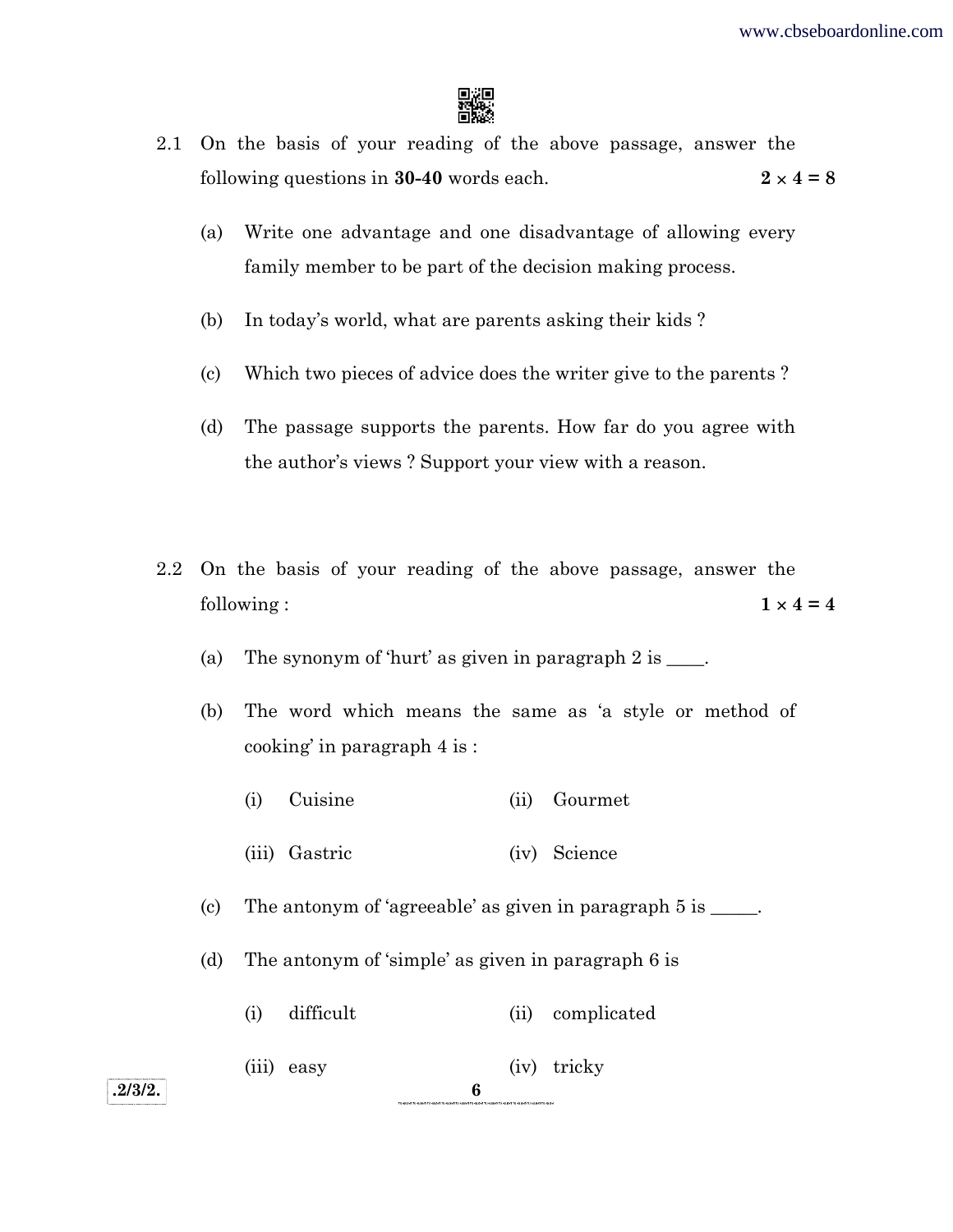

#### $Section - B$  30

#### (Writing and Grammar)

3. Roadside trees and colony parks are the lungs of the cities. You find that a large number of trees are being cut to widen the roads. Parks are not being properly maintained. Write a letter (100-150 words) to the editor of a local newspaper raising your voice against the felling of trees and requesting that the parks be looked after properly. You are T.K. Prasaran/Sanjitha, F-114 Beach Road, Kottayam. 8

#### OR

 To feed the beggars is an act of charity in Indian culture but begging at the traffic signals has become a nuisance. Sometimes thieves posing as beggars remove valuables from scooter rickshaws and even cars. Beggars can cause accidents and may even become victims of accidents. Write an article in 100-150 words for a local newspaper on the topic, 'Begging – How to solve the problem'. You are Rama Rao/Radha Reddy. 8

4. Write a story in 150-200 words with the help of the following clues. Give it a title also.

 Ramanand lived in a village. He had no common sense and was often seen doing the silliest of things. He earned his livelihood by cutting wood. One day......... . 10

#### OR

 A greedy grocer – mixed stones in pulses and coloured sand in spices – villagers complained – decided to call the panchayat – ordered to sell good quality – no effect – his son fell ill – villagers prayed – the son recovered – mind changed. 10

 $.2/3/2.$  P.T.O.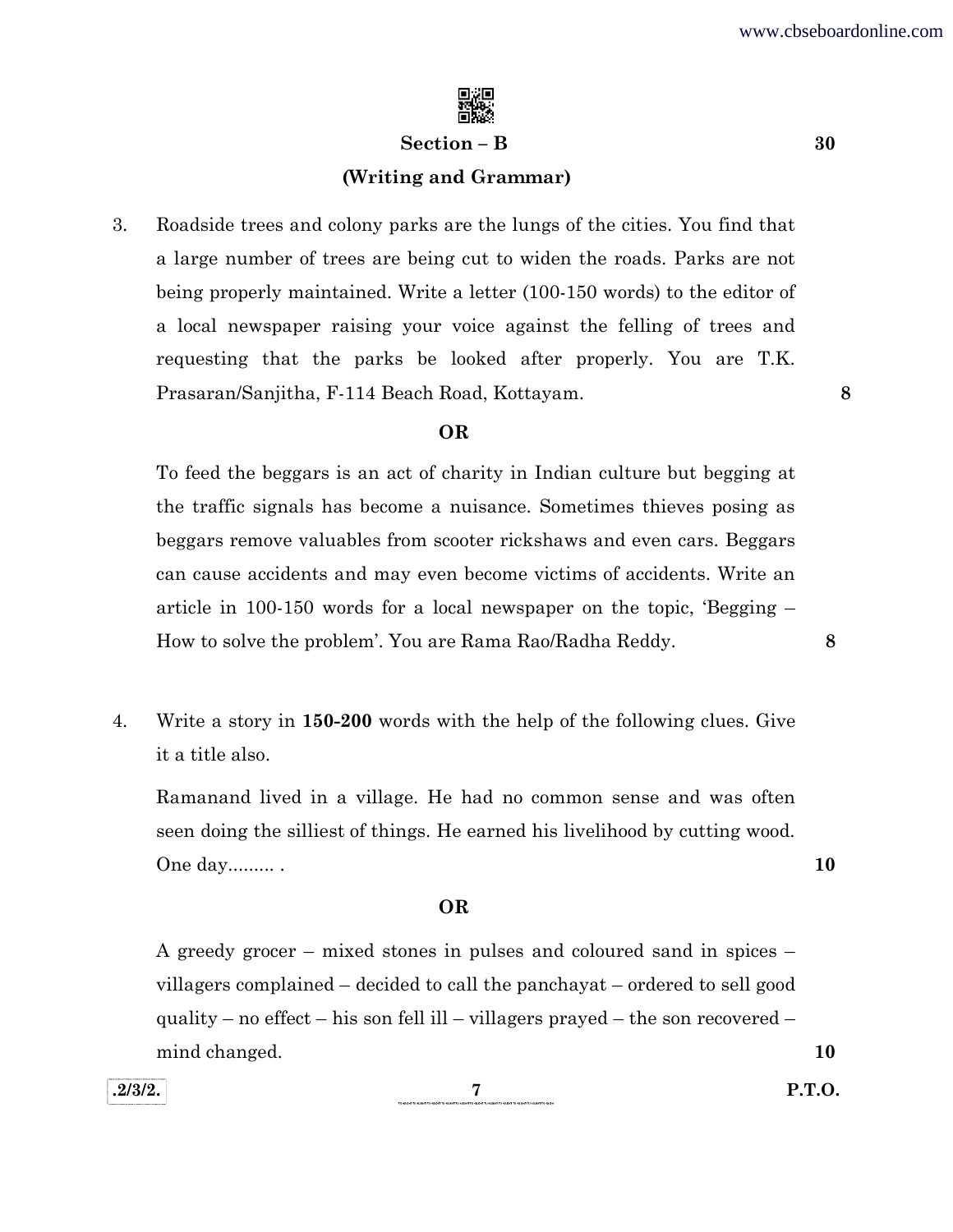

5. Fill in the blanks in the paragraph given below choosing the most appropriate options from the ones that follow. Write the answers in your answer sheet against the correct blank numbers.  $1 \times 4 = 4$ 

Baby tigers are  $(a)$  cubs. At eight weeks, the cubs are ready  $(b)$  their mother out of the den.  $(c)$ , they do not travel with her as she roams her territory  $(d)$  they are older.

|           |            | $(a)$ (i) call |         | (ii) calling   | (iii) called                  | (iv) calls |
|-----------|------------|----------------|---------|----------------|-------------------------------|------------|
| $(b)$ (i) |            | follow         |         | (ii) to follow | (iii) followed (iv) following |            |
|           |            | $(c)$ (i) So   | (ii) As |                | (iii) Because (iv) However    |            |
| (d)       | $(i)$ till |                | (ii)    | when           | (iii) whenever (iv) but       |            |

6. The following paragraph has not been edited. There is an error in each line. Write the error along with its correction in the space provided.  $1 \times 4 = 4$ 

|                                  |      | Error                                                                                                                                                                                                                                                                                                                                                                                                                                                                                                                                                                                                              | Correction |
|----------------------------------|------|--------------------------------------------------------------------------------------------------------------------------------------------------------------------------------------------------------------------------------------------------------------------------------------------------------------------------------------------------------------------------------------------------------------------------------------------------------------------------------------------------------------------------------------------------------------------------------------------------------------------|------------|
| An elephant rely on its trunk    | e.g. | rely                                                                                                                                                                                                                                                                                                                                                                                                                                                                                                                                                                                                               | relies     |
| for it highly developed sense of | (a)  | <u> 1990 - Jan James James Barnett, politik eta politik eta politik eta politik eta politik eta politik eta poli</u>                                                                                                                                                                                                                                                                                                                                                                                                                                                                                               |            |
| smell. By raised the trunk up    |      | $\begin{array}{ccc} \text{(b)} & \underline{\hspace{1cm}} & \underline{\hspace{1cm}} & \underline{\hspace{1cm}} & \underline{\hspace{1cm}} & \underline{\hspace{1cm}} & \underline{\hspace{1cm}} & \underline{\hspace{1cm}} & \underline{\hspace{1cm}} & \underline{\hspace{1cm}} & \underline{\hspace{1cm}} & \underline{\hspace{1cm}} & \underline{\hspace{1cm}} & \underline{\hspace{1cm}} & \underline{\hspace{1cm}} & \underline{\hspace{1cm}} & \underline{\hspace{1cm}} & \underline{\hspace{1cm}} & \underline{\hspace{1cm}} & \underline{\hspace{1cm}} & \underline{\hspace{1cm}} & \underline{\hspace{1$ |            |
| in the air as moving it from     | (c)  | <u> 1989 - Jan Stein Stein Stein Stein Stein Stein Stein Stein Stein Stein Stein Stein Stein Stein Stein Stein S</u>                                                                                                                                                                                                                                                                                                                                                                                                                                                                                               |            |
| side and side, it can determine  |      |                                                                                                                                                                                                                                                                                                                                                                                                                                                                                                                                                                                                                    |            |
| the location of friends          |      |                                                                                                                                                                                                                                                                                                                                                                                                                                                                                                                                                                                                                    |            |

.2/3/2.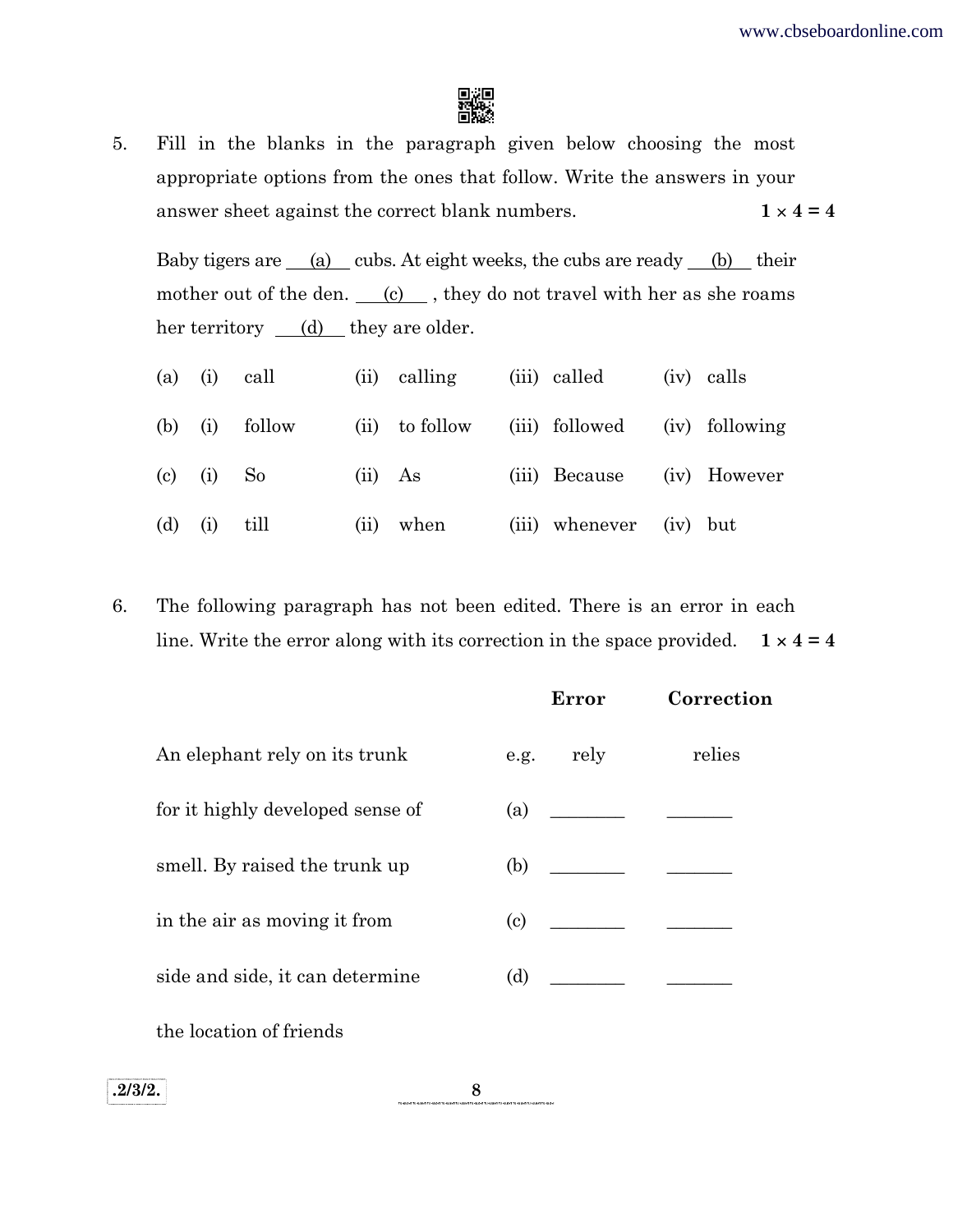

7. Rearrange the following words/phrases to make meaningful sentences.

 $1 \times 4 = 4$ 

- (a) left / to save / the / themselves / for Belgium / Frank family.
- (b) the Franks / into / Miep / hiding / helped / to move.
- (c) in the / Otto Frank / of / the secret Annexe / was / office.
- (d) an entire / the boxes / Margot and / spent / day / her father / in unpacking.

 $Section - C$  30

#### (Literature)

8. Read the extract given below and answer the questions that follow :  $1 \times 4 = 4$ 

 Instead of being delighted, as her husband had hoped, she threw the invitation spitefully upon the table murmuring, "What do you suppose I want with that"?

- (a) The invitation was
	- (i) to attend a wedding ceremony (ii) to attend an opera
	- (iii) to watch a horse race (iv) to attend an official dance party
- (b) The husband had hoped for his wife's happy reaction because :
	- (i) she rarely got a chance to attend a function.
	- (ii) most employees used to get invited.
	- (iii) both (i) and (ii) are correct.
	- (iv) both (i) and (ii) are incorrect.
- (c) The lady was frustrated because \_\_\_\_\_\_.
- (d) Which word in the passage means the same as whispering ?

OR

# .2/3/2. 9 P.T.O.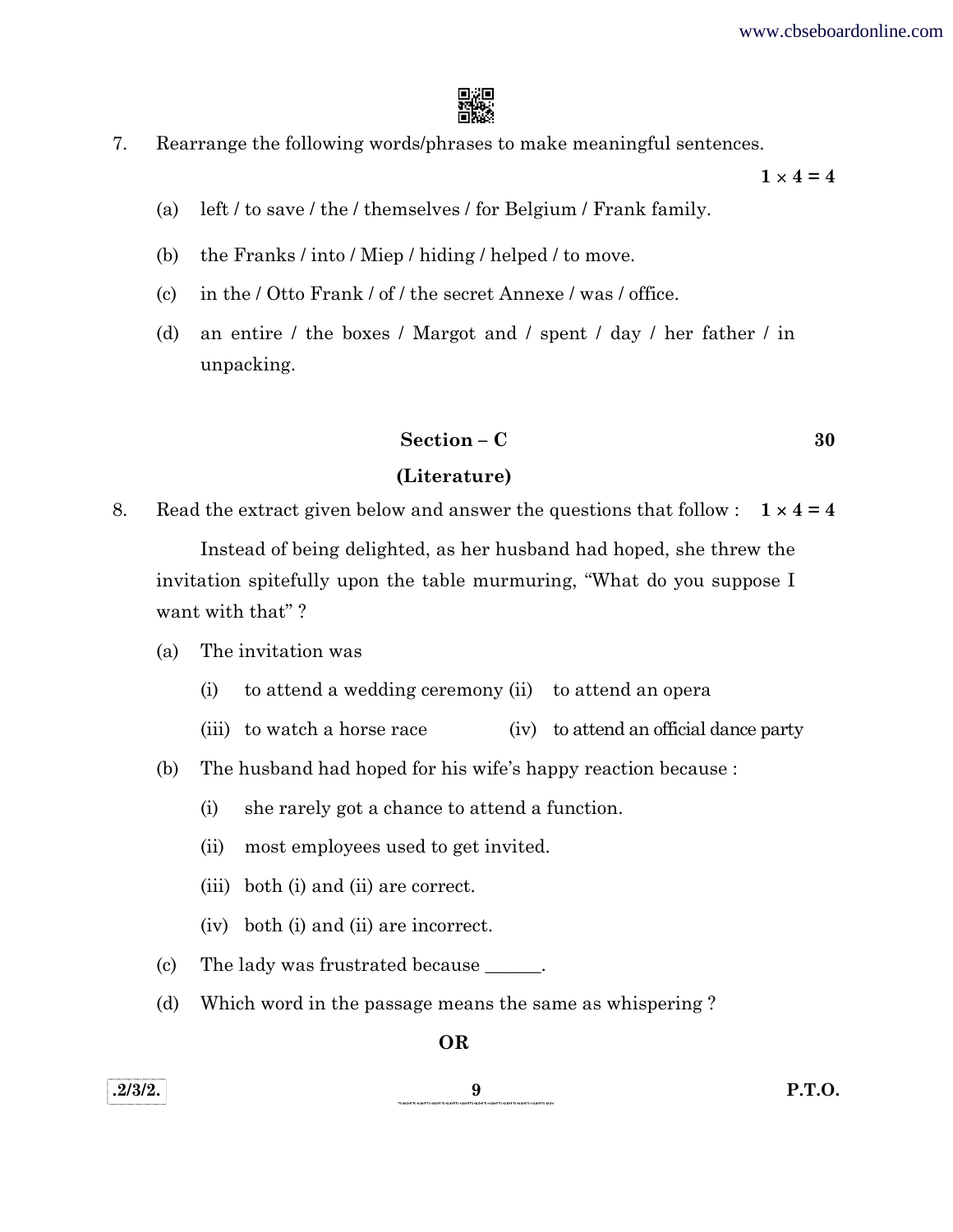

He hears the last voice at night,  $1 \times 4 = 4$ 

The patrolling cars,

And stares with his brilliant eyes

At the brilliant stars.

### Questions :

- (a) The poet who wrote these lines was
	- (i) Leslie Norris (ii) Robert Frost
	- (iii) Walt Whitman (iv) Robin Klein
- (b) The animal referred to in the extract is in \_\_\_\_\_\_.
	- (i) the forest (ii) a zoo
	- (iii) a circus (iv) a wildlife sanctuary
- (c) To go around an area at regular times to check that it is safe is called \_\_\_\_\_\_\_.
- (d) The word in the extract opposite in meaning to the word, 'dull' is \_\_\_\_\_\_\_\_\_\_.
- 9. Answer any five of the following questions in 30-40 words each.  $2 \times 5 = 10$ 
	- (a) Why was the pilot of Dakota aeroplane frightened again ?
	- (b) Rajvir was very fond of reading detective stories. Why did he not like to read them during his journey ?
	- (c) How did Custard accept his cowardice and others' bravery ?
	- (d) What purpose did the 'balcony' serve in the story 'The Midnight Visitor' ?
	- (e) How did Mrs. Pumphrey spoil Tricki ?
	- (f) Why is Mme Loisel always unhappy ?

 $.2/3/2.$  10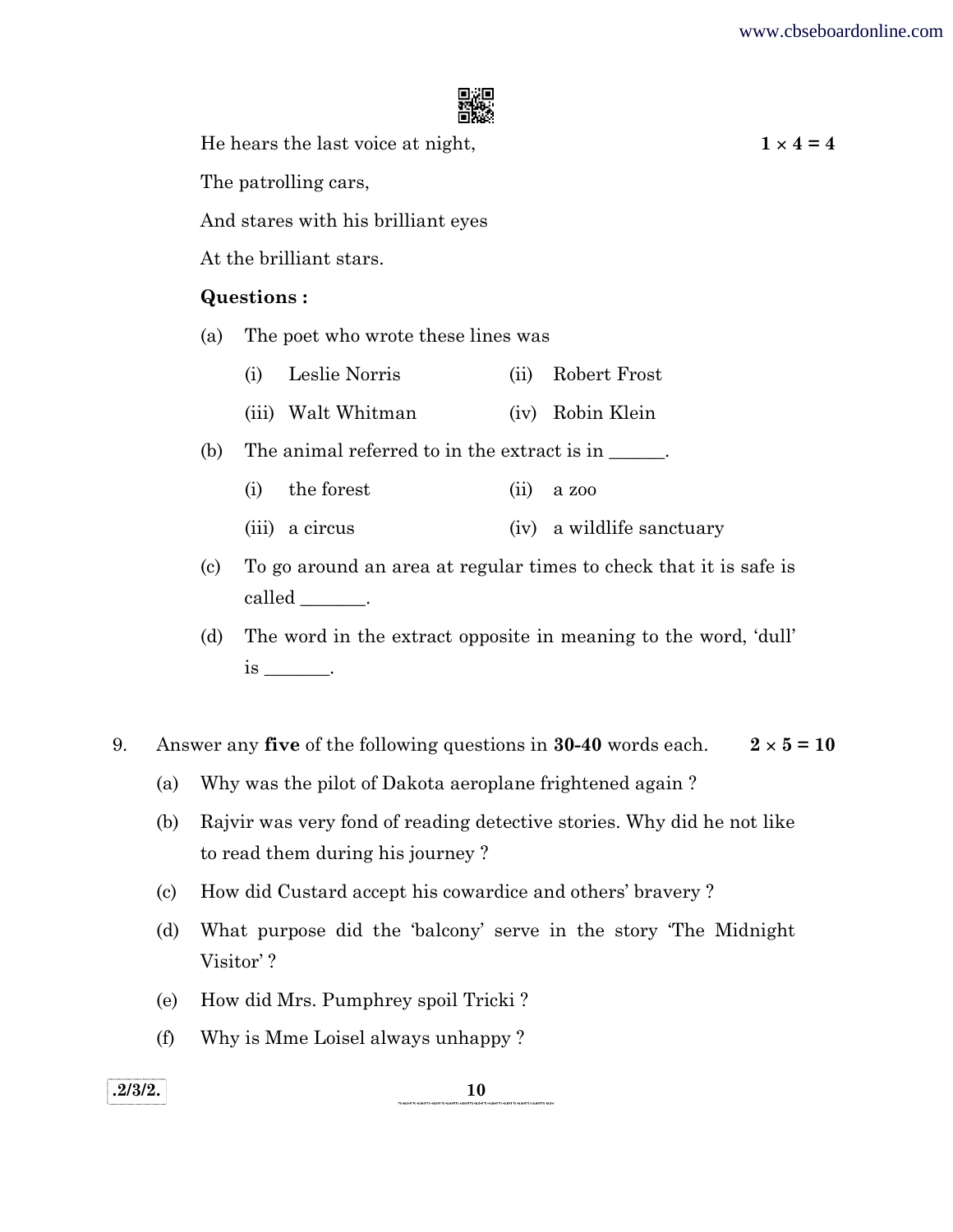

10. Attempt the following question in 100-150 words. How did the young seagull overcome his fear and make his first flight ? 8 OR The proposal of the marriage was forgotten amidst the arguments over petty things. Which right approach should have been followed by Lomov and Natalya ? 8 11. Attempt the following question in 100-150 words. Horace Danby was good but not completely honest. How was he deceived by 'the lady' ?  $\qquad \qquad \textbf{8}$ OR

 How did Bholi's teacher help her to overcome her fear of school and become a confident girl ?

 $\frac{1}{2}$